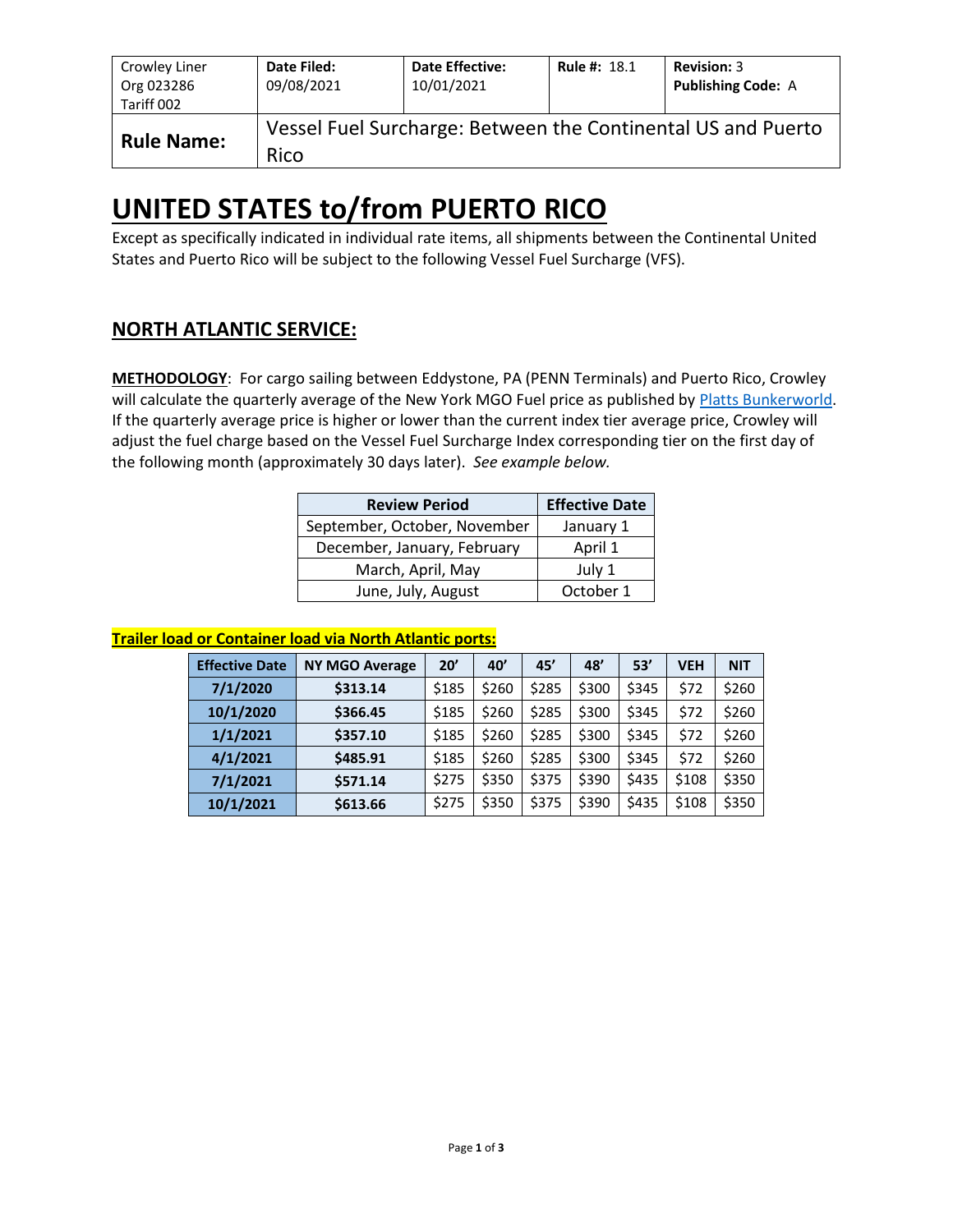| Crowley Liner<br>Org 023286<br>Tariff 002 | Date Filed:<br>09/08/2021 | <b>Date Effective:</b><br>10/01/2021 | <b>Rule #: 18.1</b> | <b>Revision: 3</b><br><b>Publishing Code: A</b>              |
|-------------------------------------------|---------------------------|--------------------------------------|---------------------|--------------------------------------------------------------|
| <b>Rule Name:</b>                         | Rico                      |                                      |                     | Vessel Fuel Surcharge: Between the Continental US and Puerto |

### **SOUTH ATLANTIC SERVICE:**

**METHODOLOGY**: For cargo sailing between Jacksonville, FL and Puerto Rico, Crowley will use a combination of two indexes to calculate the quarterly average. We will utilize New York MGO Fuel price as published b[y Platts Bunkerworld](http://www.bunkerworld.com/) and Henry Hub's Natural Gas (LNG) price as published by the U.S. [Energy Information Administration.](https://www.eia.gov/dnav/ng/hist/rngwhhdD.htm) The index will be weighted 85% LNG and 15% MGO.

Crowley will adjust the fuel based on the change in fuel price on a quarterly basis per the below:

| <b>Review Period</b>         | <b>Effective Date</b> |
|------------------------------|-----------------------|
| September, October, November | January 1             |
| December, January, February  | April 1               |
| March, April, May            | July 1                |
| June, July, August           | October 1             |

#### **Trailer load or Container load via South Atlantic ports:**

| <b>Effective Date</b> | <b>NY MGO Average</b>                                                                                 | <b>LNG Average</b> | 20'   | 40'   | 45'   | 48'   | 53'   | <b>VEH</b> | <b>NIT</b> |
|-----------------------|-------------------------------------------------------------------------------------------------------|--------------------|-------|-------|-------|-------|-------|------------|------------|
| 7/1/2020              | \$313                                                                                                 | \$1.76             | \$185 | \$260 | \$285 | \$300 | \$345 | \$72       | \$260      |
| 10/1/2020             | \$366.45                                                                                              | \$1.90             | \$185 | \$260 | \$285 | \$300 | \$345 | \$72       | \$260      |
| 1/1/2021              | \$357.10                                                                                              | \$2.30             | \$262 | \$337 | \$362 | \$377 | \$422 | \$103      | \$337      |
| 4/1/2021              | \$485.91                                                                                              | \$2.80             | \$338 | \$413 | \$438 | \$453 | \$498 | \$133      | \$413      |
|                       | Removed 5 days from LNG average, as it increased the average to \$3.52, due to the 2021 winter storm. |                    |       |       |       |       |       |            |            |
| 7/1/2021              | \$571.14                                                                                              | \$2.73             | \$313 | \$388 | \$413 | \$428 | \$473 | \$123      | \$388      |
| 10/1/2021             | \$613.66                                                                                              | \$3.72             | \$466 | \$541 | \$566 | \$581 | \$626 | \$185      | \$541      |

#### **SOUTH ATLANTIC CALCULATION STEPS:**

- 1) Calculate MGO Quarterly average
- 2) Find the corresponding tier on the MGO index
- 3) Multiply the 40' amount by 15% (round up)
- 4) Calculate the LNG Quarterly average
- 5) Find the corresponding tier on the LNG index

#### *EXAMPLE:*

- 1) MGO Average: \$530/MT
- 2) MGO Corresponding Tier: \$500-\$559

| From To 20' |  | $\frac{1}{2}$ 40' | 45' | 48'   53'   VEH                                                                   | <b>NIT</b> |
|-------------|--|-------------------|-----|-----------------------------------------------------------------------------------|------------|
|             |  |                   |     | \$500   \$559   \$230 <mark>  \$305  </mark> \$330   \$345   \$390   \$90   \$305 |            |
|             |  |                   |     |                                                                                   |            |

- 3) MGO 40'  $\rightarrow$  \$305 x 15% = \$45.75  $\rightarrow$  \$46
- 4) LNG Average: \$2.30/MMBTU
- 5) LNG Corresponding Tier: \$2.26-\$2.50

|  | $T_{0}$ | 20' | лn    | 45'   | 48'   | 53    | <b>VEH</b> | <b>NIT</b> |
|--|---------|-----|-------|-------|-------|-------|------------|------------|
|  |         |     | \$350 | \$375 | \$390 | \$435 | \$108      |            |
|  | __      |     |       |       |       |       |            |            |

- 6) LNG 40'  $\rightarrow$  \$350 x 85% = \$297.50  $\rightarrow$  \$298
- 7)  $$46 + $298 = \rightarrow $344$
- 6) Multiply the 40' amount by 85% (round up)
- 7) Add steps 3 and 6 together (round up)
- 8) Calculate the difference from step 7 to current 40' fuel level
- 9) Repeat for each equipment type/size